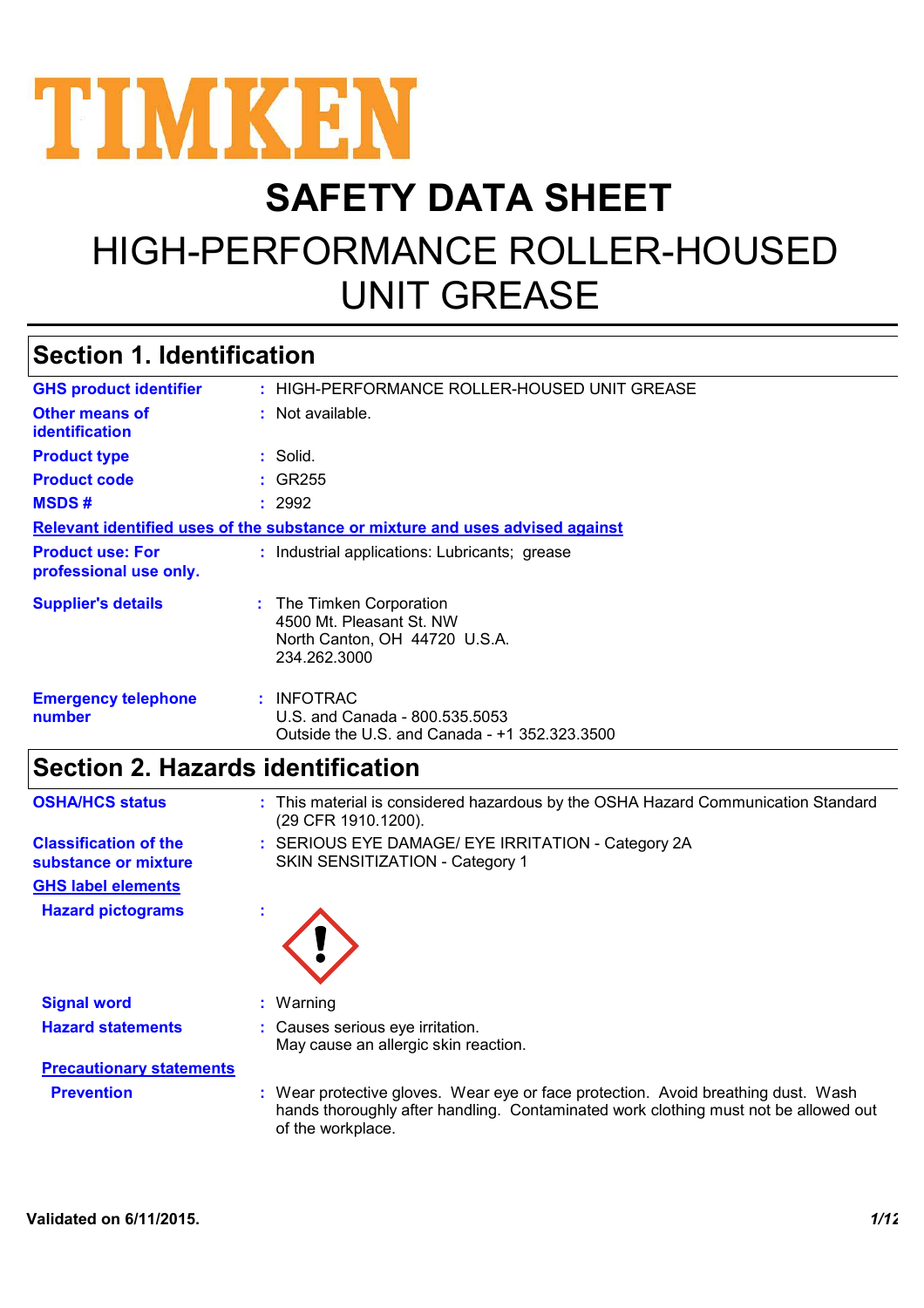## **Section 2. Hazards identification**

| <b>Response</b>                            | : IF ON SKIN: Wash with plenty of soap and water. Wash contaminated clothing before<br>reuse. If skin irritation or rash occurs: Get medical attention. IF IN EYES: Rinse<br>cautiously with water for several minutes. Remove contact lenses, if present and easy<br>to do. Continue rinsing. If eye irritation persists: Get medical attention. |
|--------------------------------------------|---------------------------------------------------------------------------------------------------------------------------------------------------------------------------------------------------------------------------------------------------------------------------------------------------------------------------------------------------|
| <b>Storage</b>                             | : Not applicable.                                                                                                                                                                                                                                                                                                                                 |
| <b>Disposal</b>                            | : Dispose of contents and container in accordance with all local, regional, national and<br>international regulations.                                                                                                                                                                                                                            |
| <b>Hazards not otherwise</b><br>classified | $:$ None known.                                                                                                                                                                                                                                                                                                                                   |

### **Section 3. Composition/information on ingredients**

| Substance/mixture     | : Mixture          |
|-----------------------|--------------------|
| Other means of        | $:$ Not available. |
| <b>identification</b> |                    |

#### **CAS number/other identifiers**

| <b>Ingredient name</b>                                                        | $\frac{6}{6}$      | <b>CAS number</b>      |
|-------------------------------------------------------------------------------|--------------------|------------------------|
| Dec-1-ene, homopolymer, hydrogenated Dec-1-ene, oligomers,<br>hydrogenated    | 160-100            | 68037-01-4             |
| azelaic acid<br>Phosphorodithioic acid, O,O-di-C1-14-alkyl esters, zinc salts | $1 - 5$<br>$1 - 5$ | 123-99-9<br>68649-42-3 |
| calcium bis(dinonylnaphthalenesulphonate)                                     | $10.1 - 1$         | 57855-77-3             |

Any concentration shown as a range is to protect confidentiality or is due to batch variation.

**There are no additional ingredients present which, within the current knowledge of the supplier and in the concentrations applicable, are classified as hazardous to health or the environment and hence require reporting in this section.**

**Occupational exposure limits, if available, are listed in Section 8.**

### **Section 4. First aid measures**

| <b>Description of necessary first aid measures</b> |                                                                                                                                                                                                                                                                                                                                                                                                                                                                                                                                                                                                                                                                                                                                                                        |  |  |
|----------------------------------------------------|------------------------------------------------------------------------------------------------------------------------------------------------------------------------------------------------------------------------------------------------------------------------------------------------------------------------------------------------------------------------------------------------------------------------------------------------------------------------------------------------------------------------------------------------------------------------------------------------------------------------------------------------------------------------------------------------------------------------------------------------------------------------|--|--|
| <b>Eye contact</b>                                 | : Immediately flush eyes with plenty of water, occasionally lifting the upper and lower<br>eyelids. Check for and remove any contact lenses. Continue to rinse for at least 10<br>minutes. Get medical attention.                                                                                                                                                                                                                                                                                                                                                                                                                                                                                                                                                      |  |  |
| <b>Inhalation</b>                                  | : Remove victim to fresh air and keep at rest in a position comfortable for breathing. If<br>not breathing, if breathing is irregular or if respiratory arrest occurs, provide artificial<br>respiration or oxygen by trained personnel. It may be dangerous to the person providing<br>aid to give mouth-to-mouth resuscitation. Get medical attention if adverse health effects<br>persist or are severe. If unconscious, place in recovery position and get medical<br>attention immediately. Maintain an open airway. Loosen tight clothing such as a collar,<br>tie, belt or waistband. In case of inhalation of decomposition products in a fire,<br>symptoms may be delayed. The exposed person may need to be kept under medical<br>surveillance for 48 hours. |  |  |
| <b>Skin contact</b>                                | : Wash with plenty of soap and water. Remove contaminated clothing and shoes. Wash<br>contaminated clothing thoroughly with water before removing it, or wear gloves.<br>Continue to rinse for at least 10 minutes. Get medical attention. In the event of any<br>complaints or symptoms, avoid further exposure. Wash clothing before reuse. Clean<br>shoes thoroughly before reuse.                                                                                                                                                                                                                                                                                                                                                                                  |  |  |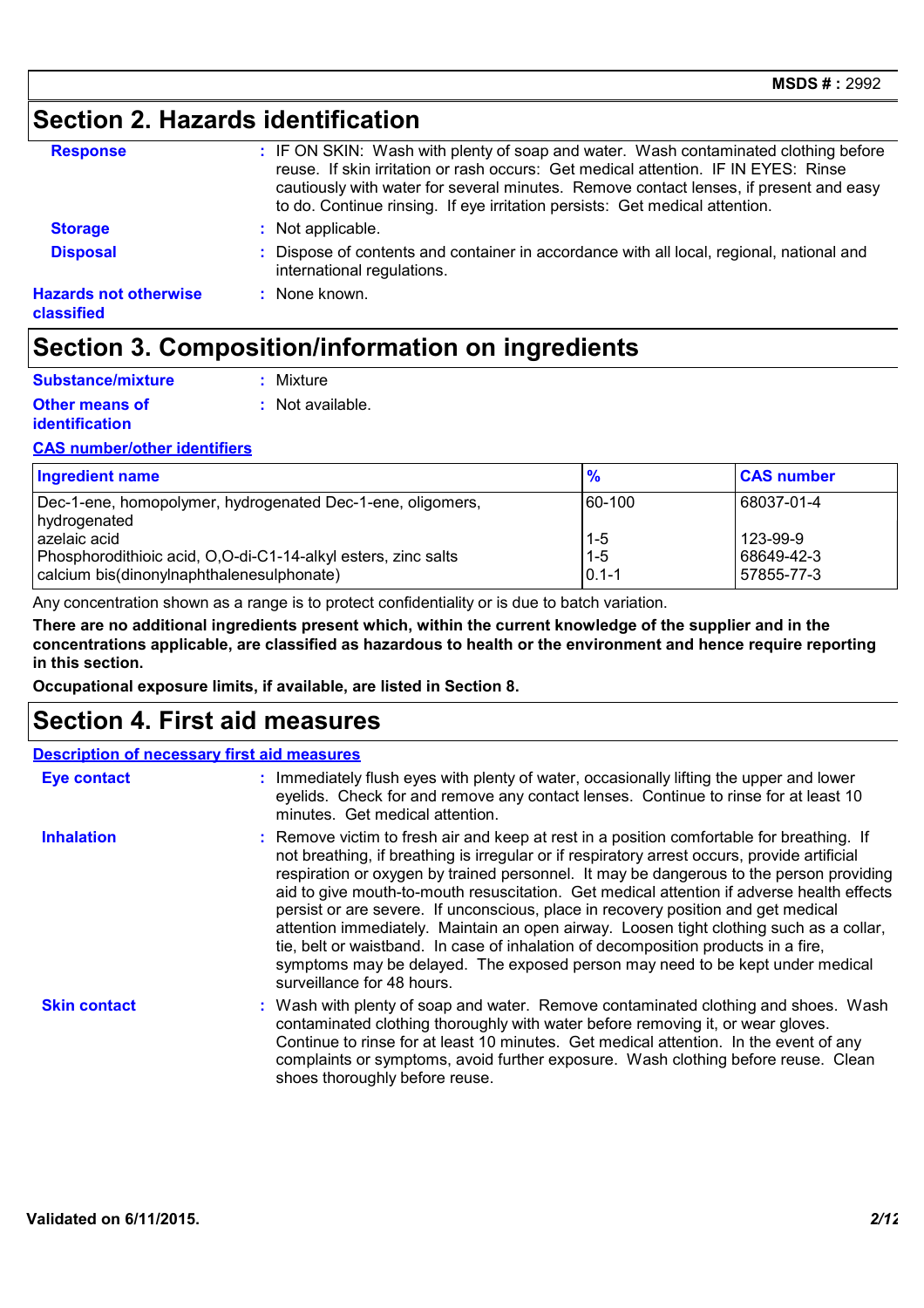# **Section 4. First aid measures**

| <b>Ingestion</b>                                   | : Wash out mouth with water. Remove dentures if any. Remove victim to fresh air and<br>keep at rest in a position comfortable for breathing. If material has been swallowed and<br>the exposed person is conscious, give small quantities of water to drink. Stop if the<br>exposed person feels sick as vomiting may be dangerous. Do not induce vomiting<br>unless directed to do so by medical personnel. If vomiting occurs, the head should be<br>kept low so that vomit does not enter the lungs. Get medical attention if adverse health<br>effects persist or are severe. Never give anything by mouth to an unconscious person.<br>If unconscious, place in recovery position and get medical attention immediately.<br>Maintain an open airway. Loosen tight clothing such as a collar, tie, belt or waistband. |
|----------------------------------------------------|---------------------------------------------------------------------------------------------------------------------------------------------------------------------------------------------------------------------------------------------------------------------------------------------------------------------------------------------------------------------------------------------------------------------------------------------------------------------------------------------------------------------------------------------------------------------------------------------------------------------------------------------------------------------------------------------------------------------------------------------------------------------------------------------------------------------------|
| Most important symptoms/effects, acute and delayed |                                                                                                                                                                                                                                                                                                                                                                                                                                                                                                                                                                                                                                                                                                                                                                                                                           |
| <b>Potential acute health effects</b>              |                                                                                                                                                                                                                                                                                                                                                                                                                                                                                                                                                                                                                                                                                                                                                                                                                           |
| <b>Eye contact</b>                                 | : Causes serious eye irritation.                                                                                                                                                                                                                                                                                                                                                                                                                                                                                                                                                                                                                                                                                                                                                                                          |
| <b>Inhalation</b>                                  | : No known significant effects or critical hazards.                                                                                                                                                                                                                                                                                                                                                                                                                                                                                                                                                                                                                                                                                                                                                                       |
| <b>Skin contact</b>                                | : May cause an allergic skin reaction.                                                                                                                                                                                                                                                                                                                                                                                                                                                                                                                                                                                                                                                                                                                                                                                    |
| <b>Ingestion</b>                                   | : No known significant effects or critical hazards.                                                                                                                                                                                                                                                                                                                                                                                                                                                                                                                                                                                                                                                                                                                                                                       |
| Over-exposure signs/symptoms                       |                                                                                                                                                                                                                                                                                                                                                                                                                                                                                                                                                                                                                                                                                                                                                                                                                           |
| <b>Eye contact</b>                                 | : Adverse symptoms may include the following:<br>pain or irritation<br>watering<br>redness                                                                                                                                                                                                                                                                                                                                                                                                                                                                                                                                                                                                                                                                                                                                |
| <b>Inhalation</b>                                  | : No specific data.                                                                                                                                                                                                                                                                                                                                                                                                                                                                                                                                                                                                                                                                                                                                                                                                       |
| <b>Skin contact</b>                                | : Adverse symptoms may include the following:<br>irritation<br>redness                                                                                                                                                                                                                                                                                                                                                                                                                                                                                                                                                                                                                                                                                                                                                    |
| <b>Ingestion</b>                                   | : No specific data.                                                                                                                                                                                                                                                                                                                                                                                                                                                                                                                                                                                                                                                                                                                                                                                                       |
|                                                    | Indication of immediate medical attention and special treatment needed, if necessary                                                                                                                                                                                                                                                                                                                                                                                                                                                                                                                                                                                                                                                                                                                                      |
| <b>Notes to physician</b>                          | : In case of inhalation of decomposition products in a fire, symptoms may be delayed.<br>The exposed person may need to be kept under medical surveillance for 48 hours.                                                                                                                                                                                                                                                                                                                                                                                                                                                                                                                                                                                                                                                  |
| <b>Specific treatments</b>                         | : No specific treatment.                                                                                                                                                                                                                                                                                                                                                                                                                                                                                                                                                                                                                                                                                                                                                                                                  |
| <b>Protection of first-aiders</b>                  | : No action shall be taken involving any personal risk or without suitable training. It may<br>be dangerous to the person providing aid to give mouth-to-mouth resuscitation. Wash<br>contaminated clothing thoroughly with water before removing it, or wear gloves.                                                                                                                                                                                                                                                                                                                                                                                                                                                                                                                                                     |
| See toxicological information (Section 11)         |                                                                                                                                                                                                                                                                                                                                                                                                                                                                                                                                                                                                                                                                                                                                                                                                                           |

# **Section 5. Fire-fighting measures**

| <b>Extinguishing media</b>                             |                                                                                                                                                                                                     |
|--------------------------------------------------------|-----------------------------------------------------------------------------------------------------------------------------------------------------------------------------------------------------|
| <b>Suitable extinguishing</b><br>media                 | : Use an extinguishing agent suitable for the surrounding fire.                                                                                                                                     |
| <b>Unsuitable extinguishing</b><br>media               | : None known.                                                                                                                                                                                       |
| <b>Specific hazards arising</b><br>from the chemical   | : No specific fire or explosion hazard.                                                                                                                                                             |
| <b>Hazardous thermal</b><br>decomposition products     | : Decomposition products may include the following materials:<br>carbon dioxide<br>carbon monoxide<br>nitrogen oxides<br>sulfur oxides<br>metal oxide/oxides                                        |
| <b>Special protective actions</b><br>for fire-fighters | : Promptly isolate the scene by removing all persons from the vicinity of the incident if<br>there is a fire. No action shall be taken involving any personal risk or without suitable<br>training. |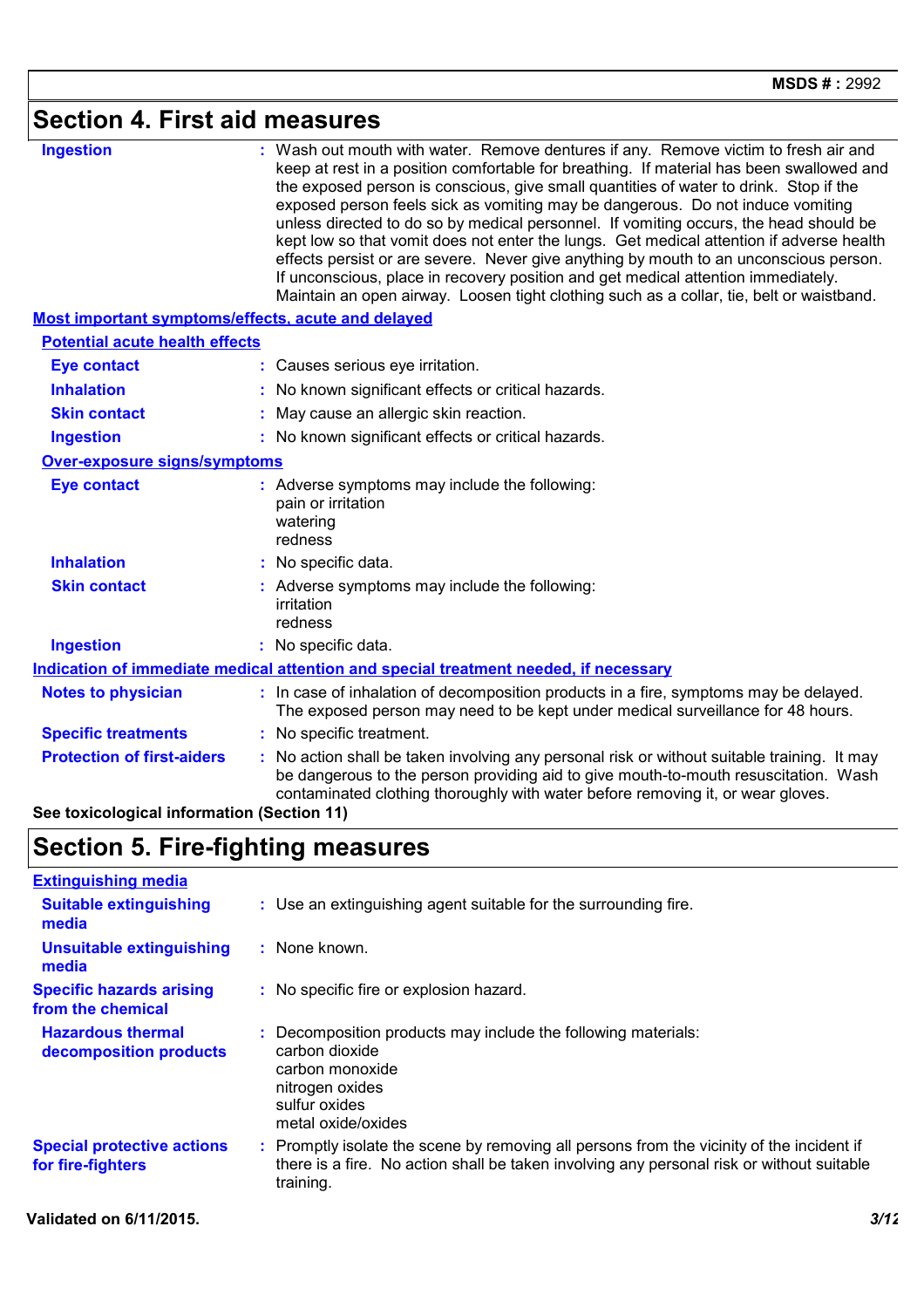### **Section 5. Fire-fighting measures**

**Special protective equipment for fire-fighters** Fire-fighters should wear appropriate protective equipment and self-contained breathing **:** apparatus (SCBA) with a full face-piece operated in positive pressure mode.

### **Section 6. Accidental release measures**

| <b>Personal precautions, protective equipment and emergency procedures</b> |  |                                                                                                                                                                                                                                                                                                                                                                                                                                               |  |
|----------------------------------------------------------------------------|--|-----------------------------------------------------------------------------------------------------------------------------------------------------------------------------------------------------------------------------------------------------------------------------------------------------------------------------------------------------------------------------------------------------------------------------------------------|--|
| For non-emergency<br>personnel                                             |  | : No action shall be taken involving any personal risk or without suitable training.<br>Evacuate surrounding areas. Keep unnecessary and unprotected personnel from<br>entering. Do not touch or walk through spilled material. Provide adequate ventilation.<br>Wear appropriate respirator when ventilation is inadequate. Put on appropriate<br>personal protective equipment.                                                             |  |
| For emergency responders :                                                 |  | If specialised clothing is required to deal with the spillage, take note of any information<br>in Section 8 on suitable and unsuitable materials. See also the information in "For non-<br>emergency personnel".                                                                                                                                                                                                                              |  |
| <b>Environmental precautions</b>                                           |  | : Avoid dispersal of spilled material and runoff and contact with soil, waterways, drains<br>and sewers. Inform the relevant authorities if the product has caused environmental<br>pollution (sewers, waterways, soil or air).                                                                                                                                                                                                               |  |
| <b>Methods and materials for containment and cleaning up</b>               |  |                                                                                                                                                                                                                                                                                                                                                                                                                                               |  |
| <b>Small spill</b>                                                         |  | : Move containers from spill area. Avoid dust generation. Using a vacuum with HEPA<br>filter will reduce dust dispersal. Place spilled material in a designated, labeled waste<br>container. Dispose of via a licensed waste disposal contractor.                                                                                                                                                                                             |  |
| <b>Large spill</b>                                                         |  | Move containers from spill area. Approach release from upwind. Prevent entry into<br>sewers, water courses, basements or confined areas. Avoid dust generation. Do not<br>dry sweep. Vacuum dust with equipment fitted with a HEPA filter and place in a closed,<br>labeled waste container. Dispose of via a licensed waste disposal contractor. Note:<br>see Section 1 for emergency contact information and Section 13 for waste disposal. |  |
|                                                                            |  |                                                                                                                                                                                                                                                                                                                                                                                                                                               |  |

# **Section 7. Handling and storage**

#### **Precautions for safe handling**

| <b>Protective measures</b>                                                       | : Put on appropriate personal protective equipment (see Section 8). Persons with a<br>history of skin sensitization problems should not be employed in any process in which<br>this product is used. Do not get in eyes or on skin or clothing. Do not ingest. Keep in<br>the original container or an approved alternative made from a compatible material, kept<br>tightly closed when not in use. Empty containers retain product residue and can be<br>hazardous. Do not reuse container.                 |  |
|----------------------------------------------------------------------------------|---------------------------------------------------------------------------------------------------------------------------------------------------------------------------------------------------------------------------------------------------------------------------------------------------------------------------------------------------------------------------------------------------------------------------------------------------------------------------------------------------------------|--|
| <b>Advice on general</b><br>occupational hygiene                                 | : Eating, drinking and smoking should be prohibited in areas where this material is<br>handled, stored and processed. Workers should wash hands and face before eating,<br>drinking and smoking. Remove contaminated clothing and protective equipment before<br>entering eating areas. See also Section 8 for additional information on hygiene<br>measures.                                                                                                                                                 |  |
| <b>Conditions for safe storage,</b><br>including any<br><b>incompatibilities</b> | : Store in accordance with local regulations. Store in original container protected from<br>direct sunlight in a dry, cool and well-ventilated area, away from incompatible materials<br>(see Section 10) and food and drink. Keep container tightly closed and sealed until<br>ready for use. Containers that have been opened must be carefully resealed and kept<br>upright to prevent leakage. Do not store in unlabeled containers. Use appropriate<br>containment to avoid environmental contamination. |  |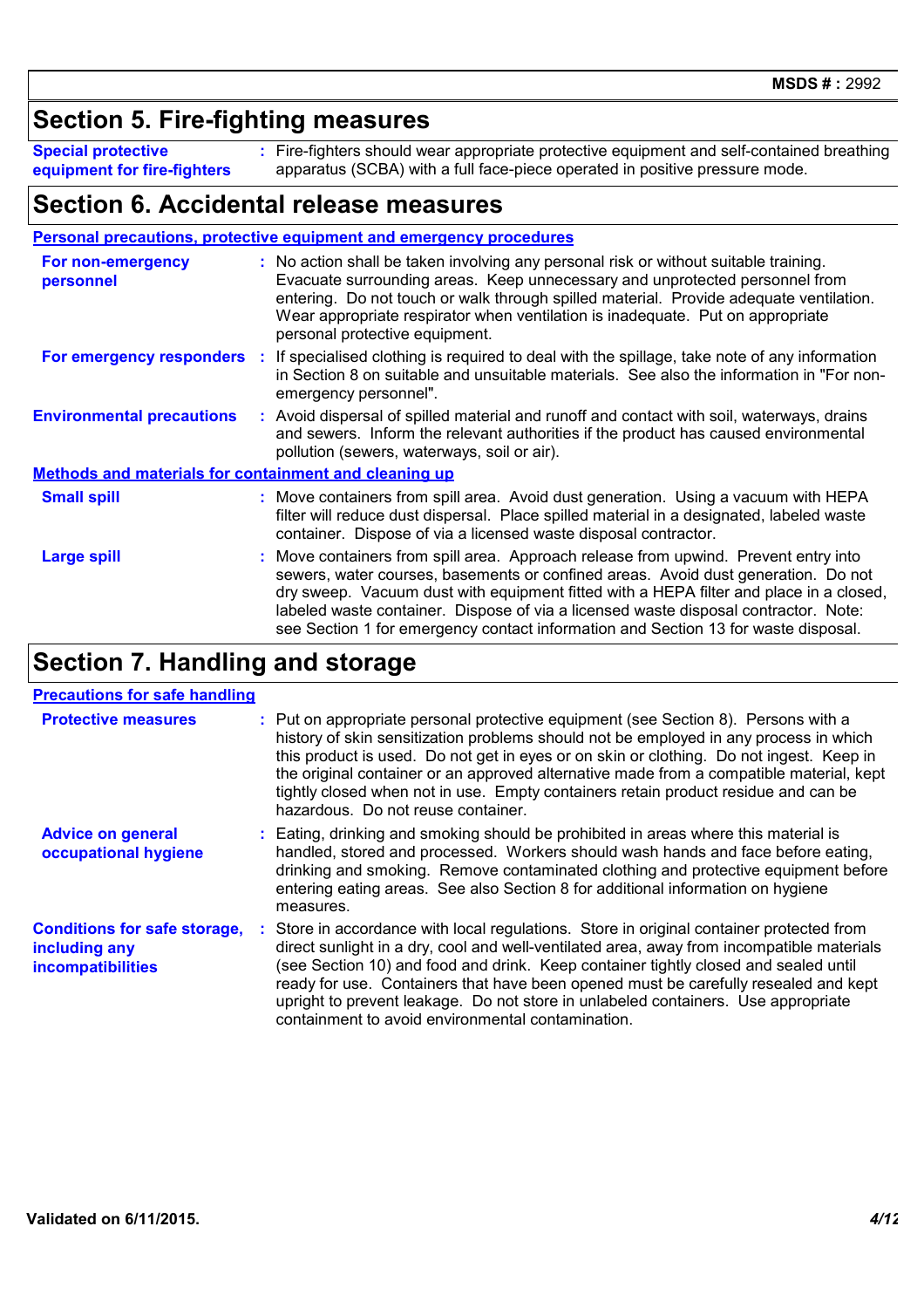# **Section 8. Exposure controls/personal protection**

| <b>Control parameters</b>                         |                                                                                                                                                                                                                                                                                                                                                                                                                                                                                                                                                                                                                        |
|---------------------------------------------------|------------------------------------------------------------------------------------------------------------------------------------------------------------------------------------------------------------------------------------------------------------------------------------------------------------------------------------------------------------------------------------------------------------------------------------------------------------------------------------------------------------------------------------------------------------------------------------------------------------------------|
| <b>Occupational exposure limits</b>               |                                                                                                                                                                                                                                                                                                                                                                                                                                                                                                                                                                                                                        |
| None.                                             |                                                                                                                                                                                                                                                                                                                                                                                                                                                                                                                                                                                                                        |
| <b>Appropriate engineering</b><br><b>controls</b> | : Good general ventilation should be sufficient to control worker exposure to airborne<br>contaminants.                                                                                                                                                                                                                                                                                                                                                                                                                                                                                                                |
| <b>Environmental exposure</b><br>controls         | Emissions from ventilation or work process equipment should be checked to ensure<br>they comply with the requirements of environmental protection legislation. In some<br>cases, fume scrubbers, filters or engineering modifications to the process equipment<br>will be necessary to reduce emissions to acceptable levels.                                                                                                                                                                                                                                                                                          |
| <b>Individual protection measures</b>             |                                                                                                                                                                                                                                                                                                                                                                                                                                                                                                                                                                                                                        |
| <b>Hygiene measures</b>                           | : Wash hands, forearms and face thoroughly after handling chemical products, before<br>eating, smoking and using the lavatory and at the end of the working period.<br>Appropriate techniques should be used to remove potentially contaminated clothing.<br>Contaminated work clothing should not be allowed out of the workplace. Wash<br>contaminated clothing before reusing. Ensure that eyewash stations and safety<br>showers are close to the workstation location.                                                                                                                                            |
| <b>Eye/face protection</b>                        | Safety eyewear complying with an approved standard should be used when a risk<br>assessment indicates this is necessary to avoid exposure to liquid splashes, mists,<br>gases or dusts. If contact is possible, the following protection should be worn, unless<br>the assessment indicates a higher degree of protection: chemical splash goggles.                                                                                                                                                                                                                                                                    |
| <b>Skin protection</b>                            |                                                                                                                                                                                                                                                                                                                                                                                                                                                                                                                                                                                                                        |
| <b>Hand protection</b>                            | : Chemical-resistant, impervious gloves complying with an approved standard should be<br>worn at all times when handling chemical products if a risk assessment indicates this is<br>necessary. Considering the parameters specified by the glove manufacturer, check<br>during use that the gloves are still retaining their protective properties. It should be<br>noted that the time to breakthrough for any glove material may be different for different<br>glove manufacturers. In the case of mixtures, consisting of several substances, the<br>protection time of the gloves cannot be accurately estimated. |
| <b>Body protection</b>                            | Personal protective equipment for the body should be selected based on the task being<br>performed and the risks involved and should be approved by a specialist before<br>handling this product.                                                                                                                                                                                                                                                                                                                                                                                                                      |
| <b>Other skin protection</b>                      | : Appropriate footwear and any additional skin protection measures should be selected<br>based on the task being performed and the risks involved and should be approved by a<br>specialist before handling this product.                                                                                                                                                                                                                                                                                                                                                                                              |
| <b>Respiratory protection</b>                     | : Use a properly fitted, particulate filter respirator complying with an approved standard if<br>a risk assessment indicates this is necessary. Respirator selection must be based on<br>known or anticipated exposure levels, the hazards of the product and the safe working<br>limits of the selected respirator.                                                                                                                                                                                                                                                                                                   |

# **Section 9. Physical and chemical properties**

| <b>Appearance</b>       |                    |
|-------------------------|--------------------|
| <b>Physical state</b>   | : Solid. [grease]  |
| <b>Color</b>            | : Gray.            |
| Odor                    | : Not available.   |
| <b>Odor threshold</b>   | : Not available.   |
| рH                      | : Not applicable.  |
| <b>Melting point</b>    | : Not available.   |
| <b>Boiling point</b>    | : Not available.   |
| <b>Flash point</b>      | : Not available.   |
| <b>Evaporation rate</b> | $:$ Not available. |

**Validated on 6/11/2015.** *5/12*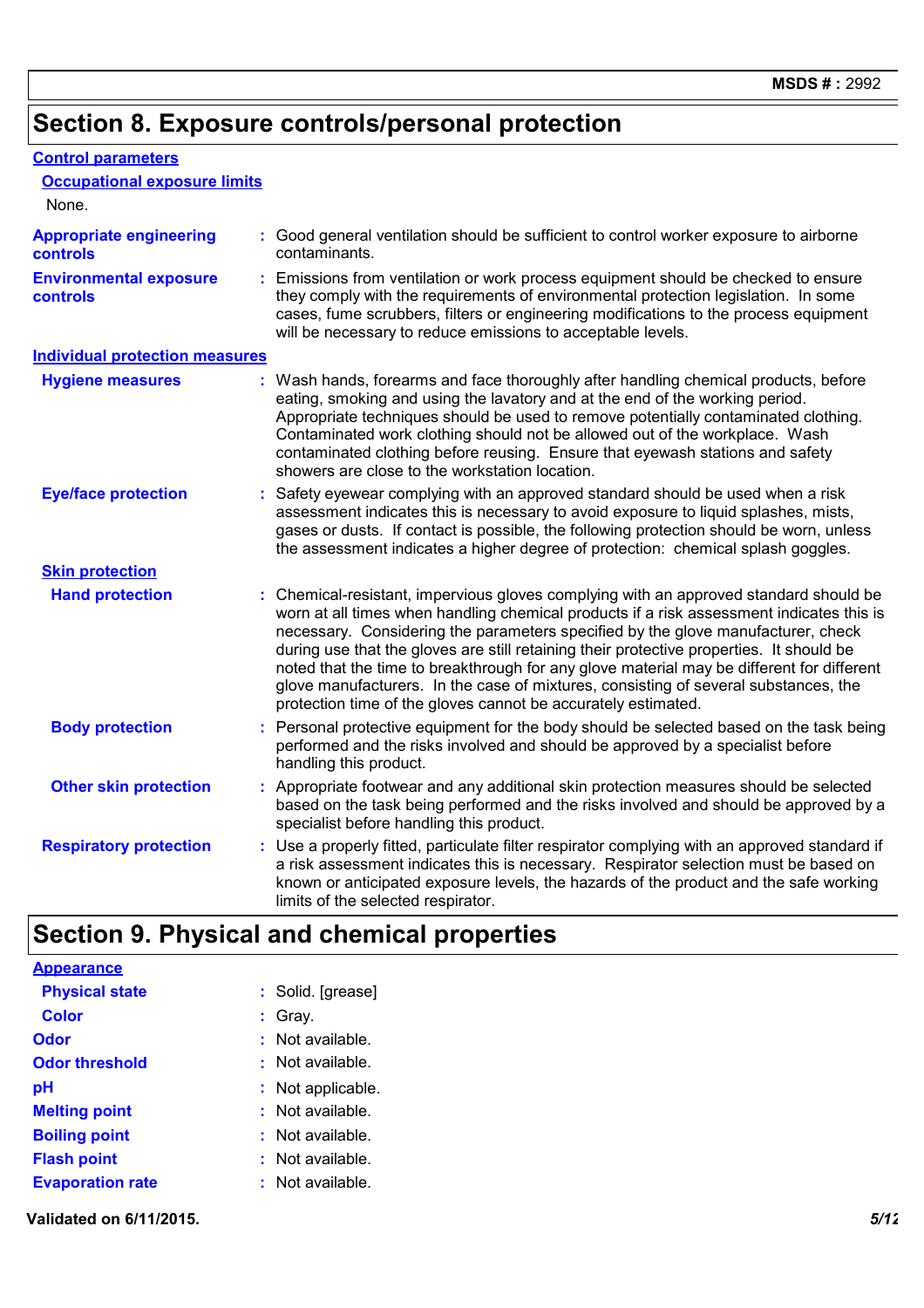# **Section 9. Physical and chemical properties**

| <b>Flammability (solid, gas)</b>                  | : Flammable in the presence of the following materials or conditions: open flames, sparks<br>and static discharge and heat. |
|---------------------------------------------------|-----------------------------------------------------------------------------------------------------------------------------|
| Lower and upper explosive<br>(flammable) limits   | $:$ Not available.                                                                                                          |
| <b>Vapor pressure</b>                             | $:$ Not available.                                                                                                          |
| <b>Vapor density</b>                              | : Not available.                                                                                                            |
| <b>Relative density</b>                           | $: 0.9$ g/cm <sup>3</sup>                                                                                                   |
| <b>Solubility</b>                                 | : Insoluble in the following materials: cold water and hot water.                                                           |
| <b>Partition coefficient: n-</b><br>octanol/water | : Not available.                                                                                                            |
| <b>Auto-ignition temperature</b>                  | : Not available.                                                                                                            |
| <b>Decomposition temperature</b>                  | : Not available.                                                                                                            |
| <b>Viscosity</b>                                  | Not available.                                                                                                              |

# **Section 10. Stability and reactivity**

| <b>Reactivity</b>                                   | : No specific test data related to reactivity available for this product or its ingredients.              |
|-----------------------------------------------------|-----------------------------------------------------------------------------------------------------------|
| <b>Chemical stability</b>                           | : The product is stable.                                                                                  |
| <b>Possibility of hazardous</b><br><b>reactions</b> | : Under normal conditions of storage and use, hazardous reactions will not occur.                         |
| <b>Conditions to avoid</b>                          | : No specific data.                                                                                       |
| <b>Incompatible materials</b>                       | : No specific data.                                                                                       |
| <b>Hazardous decomposition</b><br>products          | : Under normal conditions of storage and use, hazardous decomposition products should<br>not be produced. |

# **Section 11. Toxicological information**

#### **Information on toxicological effects**

#### **Acute toxicity**

| <b>Product/ingredient name</b>                                | <b>Result</b>            | <b>Species</b> | <b>Dose</b>         | <b>Exposure</b> |
|---------------------------------------------------------------|--------------------------|----------------|---------------------|-----------------|
| azelaic acid<br>calcium bis<br>(dinonylnaphthalenesulphonate) | LD50 Oral<br>LD50 Dermal | Rat<br>Rabbit  | >5 g/kg<br>>20 g/kg |                 |
|                                                               | LD50 Oral                | Rat            | >5000 mg/kg         |                 |

**Conclusion/Summary :** No known significant effects or critical hazards.

**Irritation/Corrosion**

| <b>Product/ingredient name</b>                | <b>Result</b>                                       | <b>Species</b>   | <b>Score</b> | <b>Exposure</b>                            | <b>Observation</b> |
|-----------------------------------------------|-----------------------------------------------------|------------------|--------------|--------------------------------------------|--------------------|
| azelaic acid                                  | Eyes - Mild irritant<br><b>Skin - Mild irritant</b> | Rabbit<br>Rabbit |              | 3 milligrams<br>24 hours 500<br>milligrams |                    |
| calcium bis<br>(dinonylnaphthalenesulphonate) | Skin - Moderate irritant                            | Rabbit           |              | 0.5 Mililiters                             |                    |

| <b>Conclusion/Summary</b> |                                                                                                                                                                                     |
|---------------------------|-------------------------------------------------------------------------------------------------------------------------------------------------------------------------------------|
| <b>Skin</b>               | : Slightly irritating to the skin.                                                                                                                                                  |
| <b>Eyes</b>               | : Slightly irritating to the eyes.                                                                                                                                                  |
| <b>Respiratory</b>        | Repeated or prolonged exposure to spray or mist may produce respiratory tract irritation.<br>Pre-existing respiratory disorders may be aggravated by over-exposure to this product. |
| .                         |                                                                                                                                                                                     |

**Sensitization Conclusion/Summary**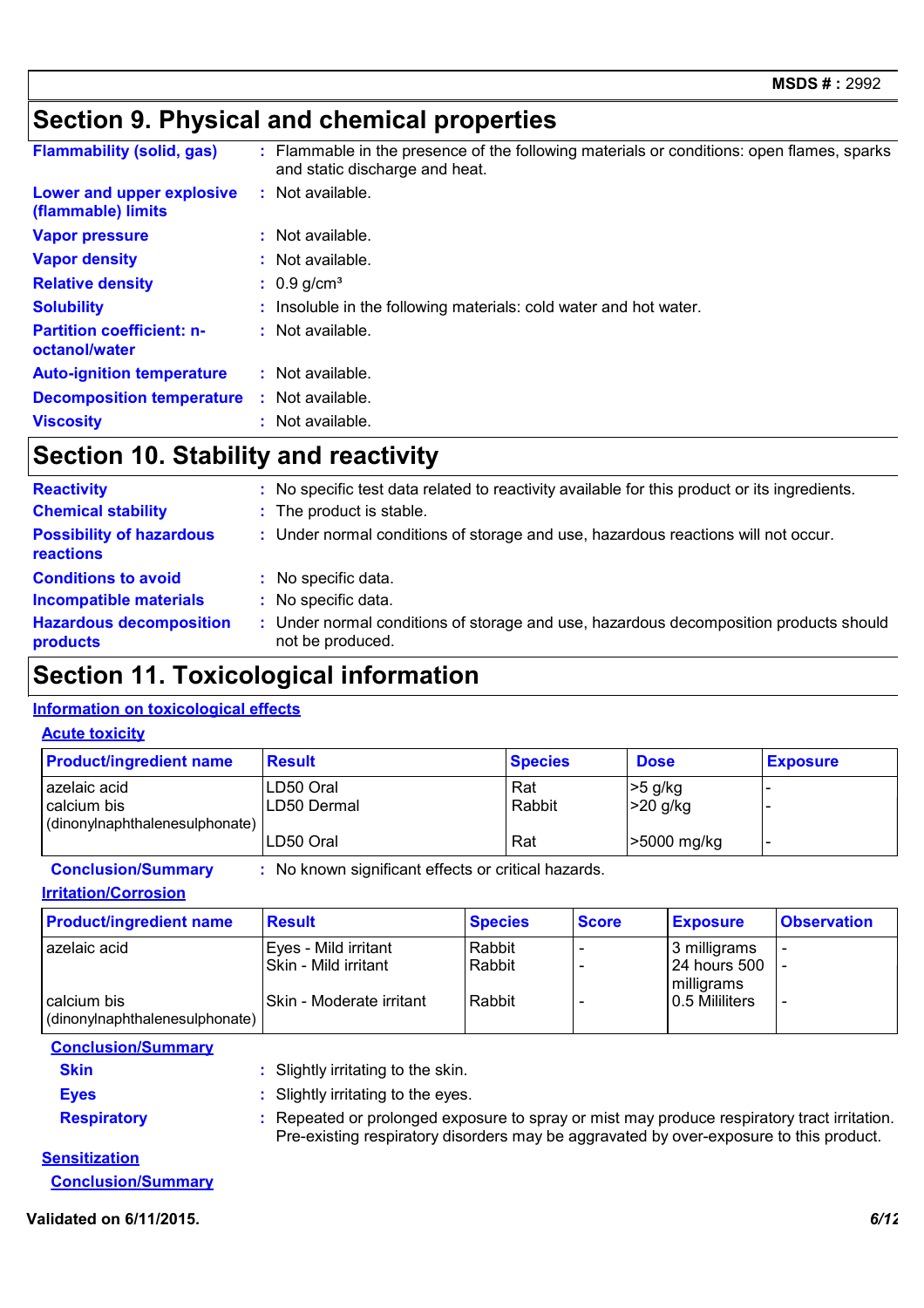# **Section 11. Toxicological information**

| <b>Skin</b>                                      | : No specific information is available in our database regarding the skin sensitizing<br>properties of this product. Sensitization not suspected for humans. |
|--------------------------------------------------|--------------------------------------------------------------------------------------------------------------------------------------------------------------|
| <b>Respiratory</b>                               | : Sensitization not suspected for humans.                                                                                                                    |
| <b>Mutagenicity</b>                              |                                                                                                                                                              |
| <b>Conclusion/Summary</b>                        | : There are no data available on the mixture itself. Mutagenicity not suspected for<br>humans.                                                               |
| <b>Carcinogenicity</b>                           |                                                                                                                                                              |
| <b>Conclusion/Summary</b>                        | : There are no data available on the mixture itself. Carcinogenicity not suspected for<br>humans.                                                            |
| <b>Reproductive toxicity</b>                     |                                                                                                                                                              |
| <b>Conclusion/Summary</b>                        | : There are no data available on the mixture itself. Not considered to be dangerous to<br>humans, according to our database.                                 |
| <b>Teratogenicity</b>                            |                                                                                                                                                              |
| <b>Conclusion/Summary</b>                        | : There are no data available on the mixture itself. Teratogenicity not suspected for<br>humans.                                                             |
| Specific target organ toxicity (single exposure) |                                                                                                                                                              |

Not available.

#### **Specific target organ toxicity (repeated exposure)**

Not available.

#### **Aspiration hazard**

| <b>Name</b>                                                                | <b>Result</b>                         |
|----------------------------------------------------------------------------|---------------------------------------|
| Dec-1-ene, homopolymer, hydrogenated Dec-1-ene, oligomers,<br>hydrogenated | <b>ASPIRATION HAZARD - Category 1</b> |

| <b>Information on the likely</b><br>routes of exposure | : Routes of entry anticipated: Oral, Dermal, Inhalation.                                   |
|--------------------------------------------------------|--------------------------------------------------------------------------------------------|
| <b>Potential acute health effects</b>                  |                                                                                            |
| <b>Eye contact</b>                                     | : Causes serious eye irritation.                                                           |
| <b>Inhalation</b>                                      | : No known significant effects or critical hazards.                                        |
| <b>Skin contact</b>                                    | : May cause an allergic skin reaction.                                                     |
| <b>Ingestion</b>                                       | : No known significant effects or critical hazards.                                        |
|                                                        | Symptoms related to the physical, chemical and toxicological characteristics               |
| <b>Eye contact</b>                                     | : Adverse symptoms may include the following:<br>pain or irritation<br>watering<br>redness |
| <b>Inhalation</b>                                      | : No specific data.                                                                        |
| <b>Skin contact</b>                                    | : Adverse symptoms may include the following:<br>irritation<br>redness                     |
| <b>Ingestion</b>                                       | : No specific data.                                                                        |
| <b>Short ferm exposure</b>                             | Delayed and immediate effects and also chronic effects from short and long term exposure   |

| $:$ Not available. |
|--------------------|
|                    |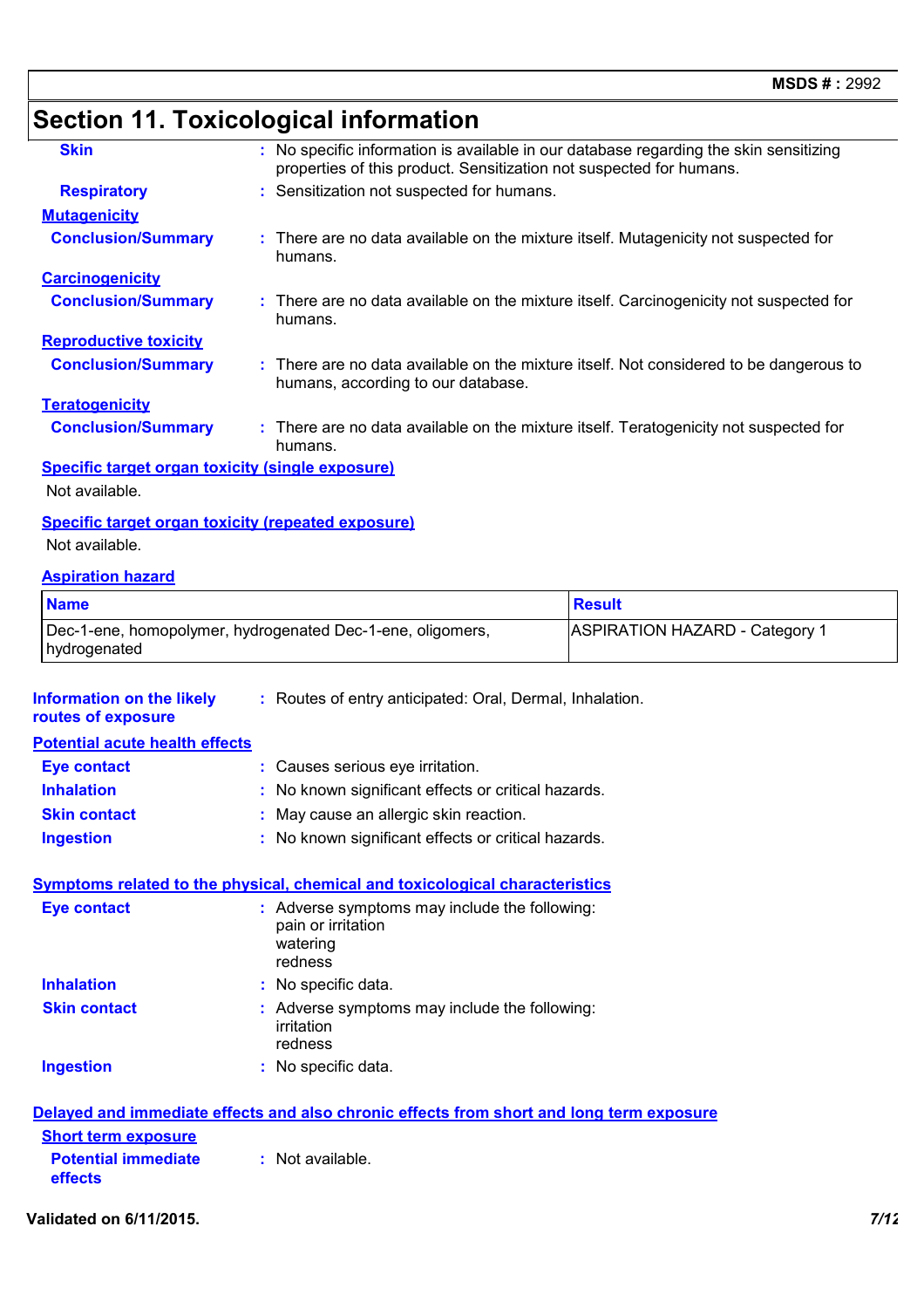### **Section 11. Toxicological information**

| $:$ Not available.<br>Long term exposure<br><b>Potential immediate</b><br>$:$ Not available.<br><b>effects</b><br><b>Potential delayed effects</b><br>: Not available.<br><b>Potential chronic health effects</b><br><b>Conclusion/Summary</b><br>: No known significant effects or critical hazards.<br>: Once sensitized, a severe allergic reaction may occur when subsequently exposed to<br><b>General</b><br>very low levels.<br><b>Carcinogenicity</b><br>: No known significant effects or critical hazards.<br><b>Mutagenicity</b><br>: No known significant effects or critical hazards.<br><b>Teratogenicity</b><br>: No known significant effects or critical hazards.<br><b>Developmental effects</b><br>: No known significant effects or critical hazards.<br>: No known significant effects or critical hazards.<br><b>Fertility effects</b> |                                  |  |
|--------------------------------------------------------------------------------------------------------------------------------------------------------------------------------------------------------------------------------------------------------------------------------------------------------------------------------------------------------------------------------------------------------------------------------------------------------------------------------------------------------------------------------------------------------------------------------------------------------------------------------------------------------------------------------------------------------------------------------------------------------------------------------------------------------------------------------------------------------------|----------------------------------|--|
|                                                                                                                                                                                                                                                                                                                                                                                                                                                                                                                                                                                                                                                                                                                                                                                                                                                              | <b>Potential delayed effects</b> |  |
|                                                                                                                                                                                                                                                                                                                                                                                                                                                                                                                                                                                                                                                                                                                                                                                                                                                              |                                  |  |
|                                                                                                                                                                                                                                                                                                                                                                                                                                                                                                                                                                                                                                                                                                                                                                                                                                                              |                                  |  |
|                                                                                                                                                                                                                                                                                                                                                                                                                                                                                                                                                                                                                                                                                                                                                                                                                                                              |                                  |  |
|                                                                                                                                                                                                                                                                                                                                                                                                                                                                                                                                                                                                                                                                                                                                                                                                                                                              |                                  |  |
|                                                                                                                                                                                                                                                                                                                                                                                                                                                                                                                                                                                                                                                                                                                                                                                                                                                              |                                  |  |
|                                                                                                                                                                                                                                                                                                                                                                                                                                                                                                                                                                                                                                                                                                                                                                                                                                                              |                                  |  |
|                                                                                                                                                                                                                                                                                                                                                                                                                                                                                                                                                                                                                                                                                                                                                                                                                                                              |                                  |  |
|                                                                                                                                                                                                                                                                                                                                                                                                                                                                                                                                                                                                                                                                                                                                                                                                                                                              |                                  |  |
|                                                                                                                                                                                                                                                                                                                                                                                                                                                                                                                                                                                                                                                                                                                                                                                                                                                              |                                  |  |
|                                                                                                                                                                                                                                                                                                                                                                                                                                                                                                                                                                                                                                                                                                                                                                                                                                                              |                                  |  |
|                                                                                                                                                                                                                                                                                                                                                                                                                                                                                                                                                                                                                                                                                                                                                                                                                                                              |                                  |  |

#### **Numerical measures of toxicity**

Not available. **Acute toxicity estimates**

### **Section 12. Ecological information**

#### **Toxicity**

**Conclusion/Summary :** There are no data available on the mixture itself.

#### **Persistence and degradability**

**Conclusion/Summary :** This product has not been tested for biodegradation. Not expected to be rapidly degradable. This product is not expected to bioaccumulate through food chains in the environment.

#### **Bioaccumulative potential**

| <b>Product/ingredient name</b>                                                | $\mathsf{LogP}_\mathsf{ow}$ | <b>BCF</b> | <b>Potential</b> |
|-------------------------------------------------------------------------------|-----------------------------|------------|------------------|
| Dec-1-ene, homopolymer,<br>hydrogenated Dec-1-ene,<br>oligomers, hydrogenated | >6.5                        |            | high             |
| azelaic acid                                                                  | 1.57                        | 238 to 288 | low              |

#### **Soil/water partition Mobility in soil**

**coefficient (Koc)** 

**:** Not available.

#### **Other adverse effects** : No known significant effects or critical hazards.

### **Section 13. Disposal considerations**

The generation of waste should be avoided or minimized wherever possible. Disposal of this product, solutions and any by-products should at all times comply with the requirements of environmental protection and waste disposal legislation and any regional local authority requirements. Dispose of surplus and non-recyclable products via a licensed waste disposal contractor. Waste should not be disposed of untreated to the sewer unless fully compliant with the requirements of all authorities with jurisdiction. Waste packaging should be recycled. Incineration or landfill should only be considered when recycling is not feasible. This material and its container must be disposed of in a safe way. Care should be taken when handling emptied containers that have not been cleaned or rinsed out. Empty containers or liners may retain some product residues. Avoid dispersal of spilled material and runoff and contact with soil, waterways, drains **Disposal methods :**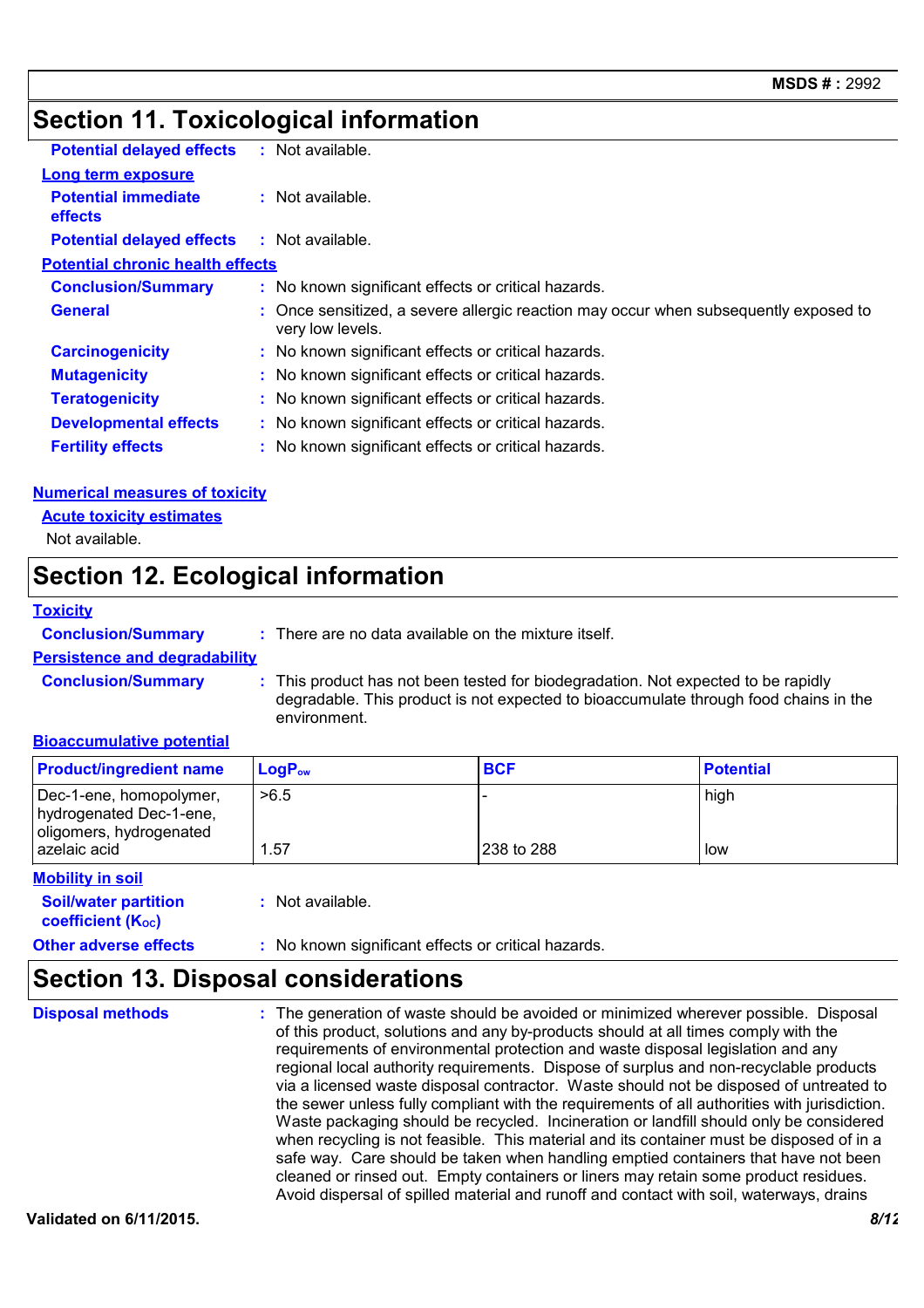## **Section 13. Disposal considerations**

and sewers.

### **Section 14. Transport information**

|                                      | <b>DOT</b><br><b>Classification</b> | <b>TDG</b><br><b>Classification</b> | <b>Mexico</b><br><b>Classification</b> | <b>ADR/RID</b> | <b>IMDG</b>    | <b>IATA</b>    |
|--------------------------------------|-------------------------------------|-------------------------------------|----------------------------------------|----------------|----------------|----------------|
| <b>UN number</b>                     | Not regulated.                      | Not regulated.                      | Not regulated.                         | Not regulated. | Not regulated. | Not regulated. |
| <b>UN proper</b><br>shipping name    |                                     |                                     |                                        |                |                |                |
| <b>Transport</b><br>hazard class(es) |                                     |                                     |                                        |                |                |                |
| <b>Packing group</b>                 |                                     | -                                   | -                                      |                |                |                |
| <b>Environmental</b><br>hazards      | No.                                 | No.                                 | No.                                    | No.            | No.            | No.            |
| <b>Additional</b><br>information     |                                     |                                     |                                        |                |                |                |

**Special precautions for user Transport within user's premises:** always transport in closed containers that are **:** upright and secure. Ensure that persons transporting the product know what to do in the event of an accident or spillage.

**Transport in bulk according :** Not available. **to Annex II of MARPOL 73/78 and the IBC Code**

### **Section 15. Regulatory information**

| <b>U.S. Federal regulations</b>                                                   | : TSCA 8(a) PAIR: Phosphorodithioic acid, O,O-di-C1-14-alkyl esters, zinc salts                                                |
|-----------------------------------------------------------------------------------|--------------------------------------------------------------------------------------------------------------------------------|
|                                                                                   | <b>TSCA 8(a) CDR Exempt/Partial exemption: Not determined</b>                                                                  |
|                                                                                   | United States inventory (TSCA 8b): All components are listed or exempted.                                                      |
|                                                                                   | Clean Water Act (CWA) 307: zinc bis(dipentyldithiocarbamate); Phosphorodithioic acid,<br>O,O-di-C1-14-alkyl esters, zinc salts |
|                                                                                   | Clean Water Act (CWA) 311: adipic acid                                                                                         |
| <b>Clean Air Act Section 112</b><br>(b) Hazardous Air<br><b>Pollutants (HAPS)</b> | : Not listed                                                                                                                   |
| <b>Clean Air Act Section 602</b><br><b>Class I Substances</b>                     | : Not listed                                                                                                                   |
| <b>Clean Air Act Section 602</b><br><b>Class II Substances</b>                    | : Not listed                                                                                                                   |
| <b>DEA List I Chemicals</b><br>(Precursor Chemicals)                              | : Not listed                                                                                                                   |
| <b>DEA List II Chemicals</b><br><b>(Essential Chemicals)</b>                      | : Not listed                                                                                                                   |
| <b>SARA 302/304</b>                                                               |                                                                                                                                |
| <b>Composition/information on ingredients</b>                                     |                                                                                                                                |
|                                                                                   |                                                                                                                                |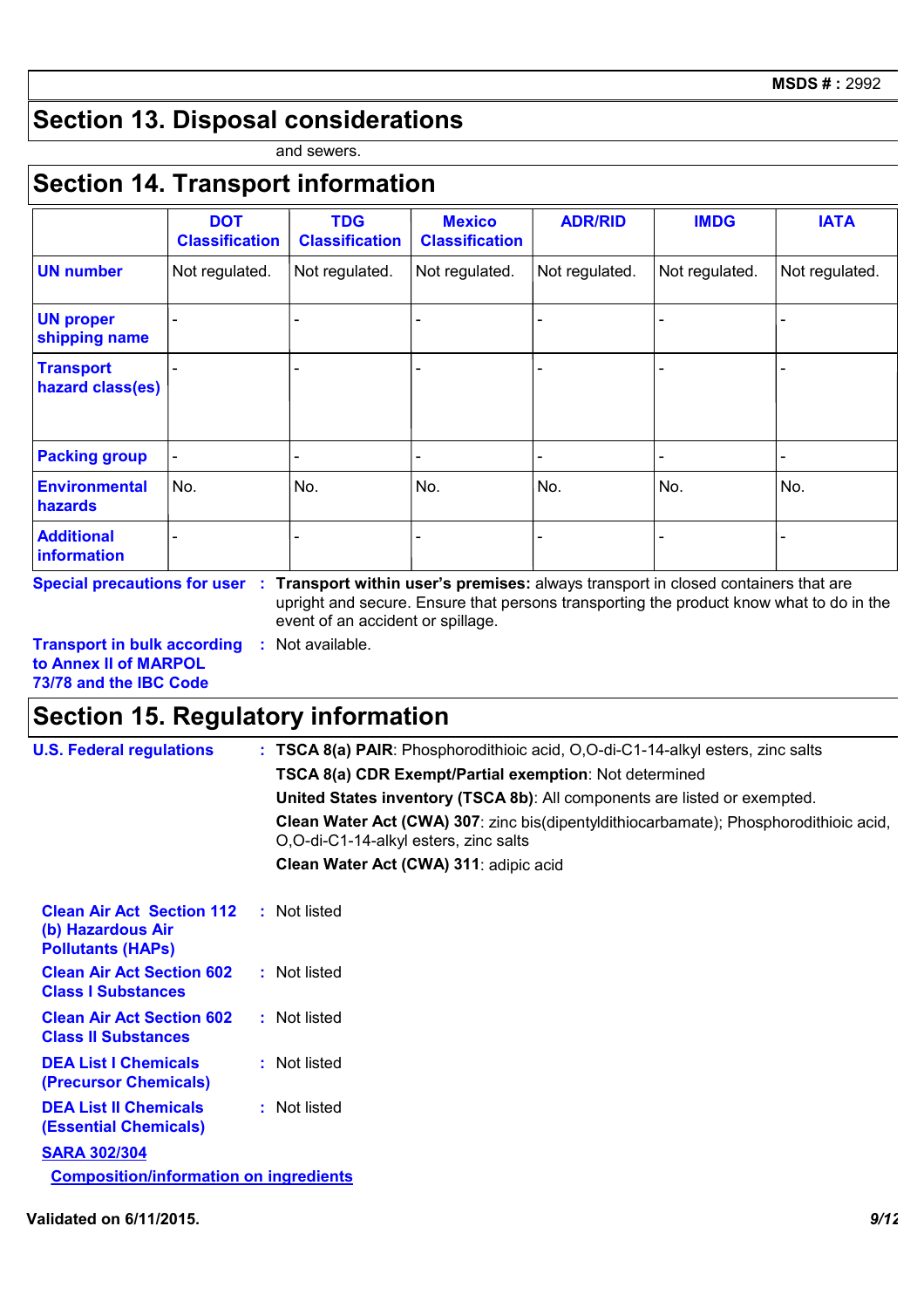### **Section 15. Regulatory information**

No products were found.

#### **SARA 304 RQ :** Not applicable.

**SARA 311/312**

**Classification :** Immediate (acute) health hazard

#### **Composition/information on ingredients**

| <b>Name</b>                                                                                                                        | $\frac{9}{6}$             | <b>Fire</b><br>hazard | <b>Sudden</b><br>release of<br><b>pressure</b> | <b>Reactive</b>   | <b>Immediate</b><br>(acute)<br>health<br>hazard | <b>Delayed</b><br>(chronic)<br>health<br>hazard |
|------------------------------------------------------------------------------------------------------------------------------------|---------------------------|-----------------------|------------------------------------------------|-------------------|-------------------------------------------------|-------------------------------------------------|
| azelaic acid<br>Phosphorodithioic acid, O,O-di-<br>C1-14-alkyl esters, zinc salts<br>calcium bis<br>(dinonylnaphthalenesulphonate) | 1-5<br>$1-5$<br>$0.1 - 1$ | No.<br>No.<br>No.     | No.<br>No.<br>No.                              | No.<br>No.<br>No. | Yes.<br>Yes.<br>Yes.                            | No.<br>No.<br>No.                               |

#### **SARA 313**

|                                           | <b>Product name</b>                                                         | <b>CAS number</b> | $\%$  |
|-------------------------------------------|-----------------------------------------------------------------------------|-------------------|-------|
| <b>Form R - Reporting</b><br>requirements | Phosphorodithioic acid, O,O-di-C1-14-alkyl esters, 68649-42-3<br>zinc salts |                   | 1-5   |
| <b>Supplier notification</b>              | Phosphorodithioic acid, O,O-di-C1-14-alkyl esters, 68649-42-3<br>zinc salts |                   | $1-5$ |

SARA 313 notifications must not be detached from the SDS and any copying and redistribution of the SDS shall include copying and redistribution of the notice attached to copies of the SDS subsequently redistributed.

#### **State regulations**

| <b>Connecticut Carcinogen Reporting</b>                               | : None of the components are listed.                                |
|-----------------------------------------------------------------------|---------------------------------------------------------------------|
| <b>Connecticut Hazardous Material Survey</b>                          | : None of the components are listed.                                |
| <b>Florida substances</b>                                             | : None of the components are listed.                                |
| <b>Illinois Chemical Safety Act</b>                                   | : None of the components are listed.                                |
| <b>Illinois Toxic Substances Disclosure to Employee</b><br><b>Act</b> | : None of the components are listed.                                |
| <b>Louisiana Reporting</b>                                            | : None of the components are listed.                                |
| <b>Louisiana Spill</b>                                                | : None of the components are listed.                                |
| <b>Massachusetts Spill</b>                                            | None of the components are listed.                                  |
| <b>Massachusetts Substances</b>                                       | The following components are listed: MOLYBDENUM<br><b>DISULFIDE</b> |
| <b>Michigan Critical Material</b>                                     | : None of the components are listed.                                |
| <b>Minnesota Hazardous Substances</b>                                 | : None of the components are listed.                                |
| <b>New Jersey Spill</b>                                               | : None of the components are listed.                                |
| <b>New Jersey Toxic Catastrophe Prevention Act</b>                    | : None of the components are listed.                                |
| <b>New Jersey Hazardous Substances</b>                                | : The following components are listed: ZINC compounds               |
| <b>New York Acutely Hazardous Substances</b>                          | : None of the components are listed.                                |
| <b>New York Toxic Chemical Release Reporting</b>                      | : None of the components are listed.                                |
| <b>Pennsylvania RTK Hazardous Substances</b>                          | : The following components are listed: ZINC COMPOUNDS               |
| <b>Rhode Island Hazardous Substances</b>                              | : None of the components are listed.                                |
| <b>California Prop. 65</b>                                            |                                                                     |
| Nano of the components are listed                                     |                                                                     |

**International regulations** None of the components are listed.

**Validated on 6/11/2015.** *10/12*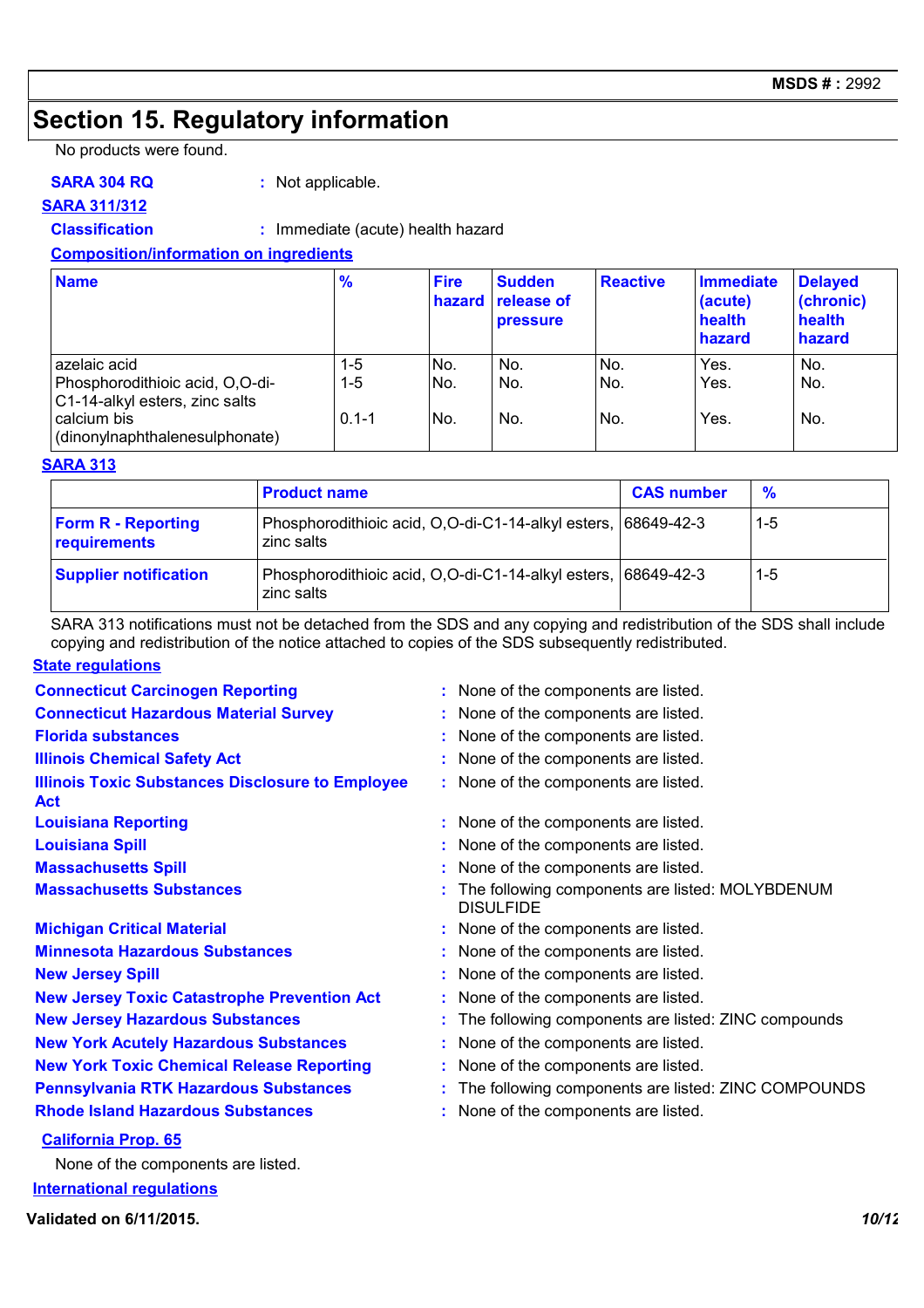### **Section 15. Regulatory information**

| <b>Chemical Weapon Convention List Schedules I, II &amp; III Chemicals</b> |  |
|----------------------------------------------------------------------------|--|
| Not listed.                                                                |  |

#### **Montreal Protocol (Annexes A, B, C, E)**

Not listed.

**International lists**

| <u>MIGHAMUHAI IISLS</u>                      |                                                                 |
|----------------------------------------------|-----------------------------------------------------------------|
| <b>National inventory</b>                    |                                                                 |
| <b>Australia</b>                             | : All components are listed or exempted.                        |
| <b>China</b>                                 | : All components are listed or exempted.                        |
| <b>Europe</b>                                | : All components are listed or exempted.                        |
| <b>Japan</b>                                 | : All components are listed or exempted.                        |
| <b>Malaysia</b>                              | : Not determined.                                               |
| <b>New Zealand</b>                           | : All components are listed or exempted.                        |
| <b>Philippines</b>                           | : All components are listed or exempted.                        |
| <b>Republic of Korea</b>                     | : All components are listed or exempted.                        |
| <b>Taiwan</b>                                | : All components are listed or exempted.                        |
| <b>Canada</b>                                |                                                                 |
| <b>WHMIS (Canada)</b>                        | : Not controlled under WHMIS (Canada).                          |
| <b>Canadian lists</b>                        |                                                                 |
| <b>Canadian NPRI</b>                         | : The following components are listed: Zinc (and its compounds) |
| <b>CEPA Toxic substances</b>                 | : None of the components are listed.                            |
| <b>Canada inventory; DSL/</b><br><b>NDSL</b> | : All components are listed or exempted.                        |

**This product has been classified in accordance with the hazard criteria of the Controlled Products Regulations and the MSDS contains all the information required by the Controlled Products Regulations.**

### **Section 16. Other information**

**Hazardous Material Information System (U.S.A.)**



**Caution: HMIS® ratings are based on a 0-4 rating scale, with 0 representing minimal hazards or risks, and 4 representing significant hazards or risks Although HMIS® ratings are not required on SDSs under 29 CFR 1910. 1200, the preparer may choose to provide them. HMIS® ratings are to be used with a fully implemented HMIS® program. HMIS® is a registered mark of the National Paint & Coatings Association (NPCA). HMIS® materials may be purchased exclusively from J. J. Keller (800) 327-6868.**

**The customer is responsible for determining the PPE code for this material.**

**National Fire Protection Association (U.S.A.)**